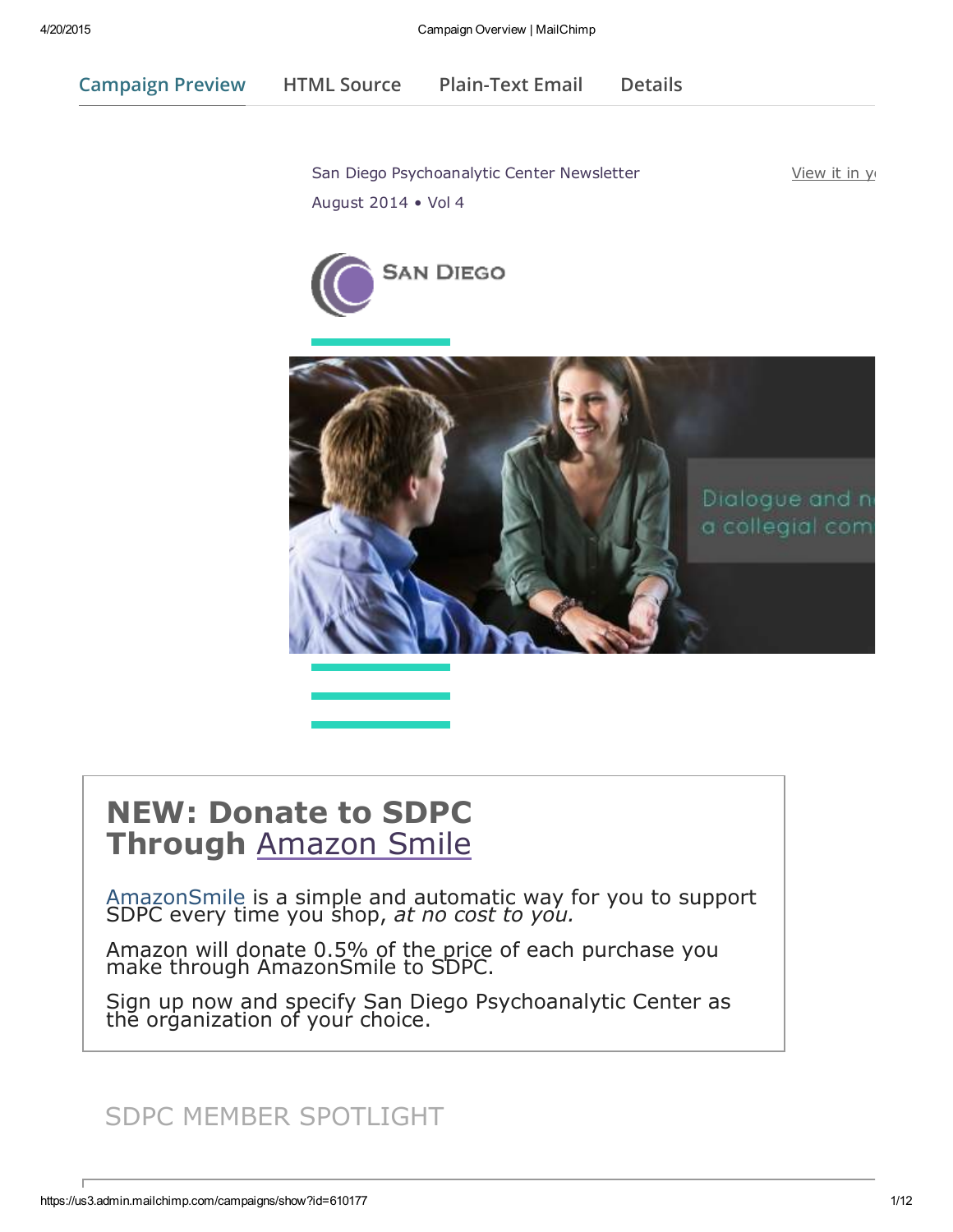

# Maya Bristow, Ph.D.

### What was your pathway toward entering the mental health field?

My pathway was traditional, as I knew early on that I wanted to be a writer or work in the mental health field; I subsequently discovered that as a psychologist I could do both. I pursued my undergraduate degree in psychology and then completed a Masters of Science program in Psychology where I was fortunate enough to work closely with renowned researchers and publish a number of articles. After working in higher education and college counseling, I pursued doctoral level training in Clinical Psychology and Industrial-Organizational Psychology and attained a dual Ph.D. I am now entering my second year of training in adult psychoanalysis at SDPC.

## And what drew you to psychoanalysis/psychoanalytic psychotherapy?

My didactic introduction to psychotherapy was without "orientation"; I simply knew I wanted to be effective and work beneath the surface with clients. In addition to learning from instructors who were analysts, I was drawn to the vibrant and warm community of practitioners at the San Diego Psychoanalytic Center. As I came to understand the legacy and practice of psychoanalysis, this way of working just fit for me and is applicable to much of human experience.

### Tell us about your educational experience thus far at SDPC: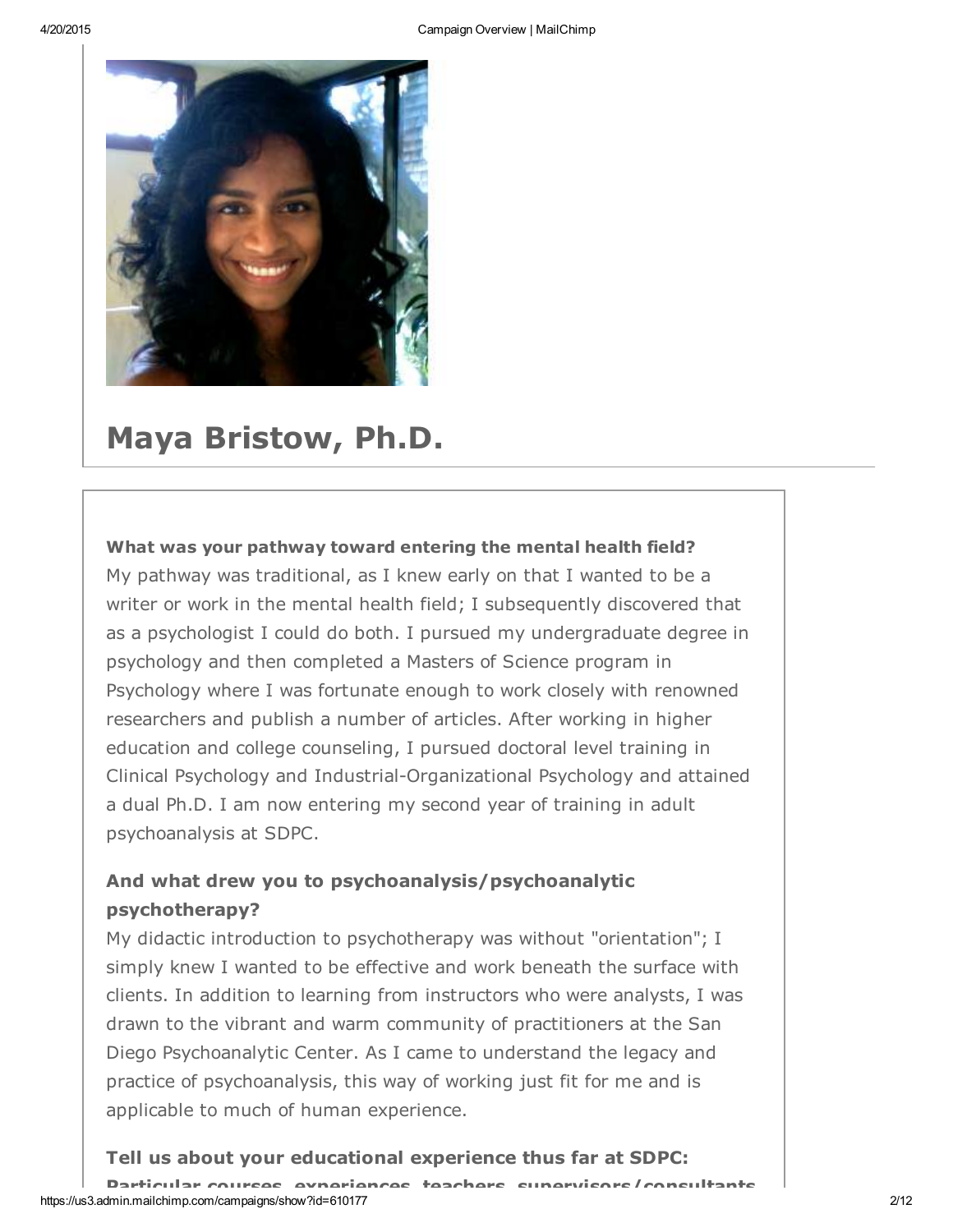#### 4/20/2015 Campaign Overview | MailChimp

#### Particular courses, experiences, teachers, supervisors/consultants

#### that have been most formative?

My first exposure to training at SDPC was through the Fellowship program. Soon after this program I enrolled in the Psychoanalytic Psychotherapy program and am currently a candidate in the Adult Psychoanalytic Training program. I credit a number of courses, teachers, supervisors, mentors, and my personal analysis as formative in my experience at SDPC.

How has your training in psychoanalysis or psychoanalytic psychotherapy affected a) your practice, and b) your professional development? Other areas of life? Psychoanalytic training has been a tremendous asset to my professional and personal development. The supervision, personal psychoanalysis, and coursework have enhanced my understanding of patients, and of myself with patients. Although I have noticed discrete changes in my technique and interventions, the most significant impact of my training has been in my relationship with patients. Training in psychoanalysis and psychoanalytic psychotherapy has helped me cultivate a relational space where patients can explore their minds, test their assumptions, and take informed interpersonal risks that they might not otherwise take or have the chance to grow into. This way of working is simply effective, and it fosters greater insight while helping the individual lead a richer and more fulfilling life.

### How else have you applied your analytic knowledge?

I am coming to apply my analytic knowledge to each aspect of my life. I am an executive coach at the Center for Creative Leadership and also provide coaching and consulting services to local businesses. In this context my analytic knowledge is used to help clients identify their individual leadership styles, manage conflict, and explore relational patterns. I also teach Clinical Interventions for the University of South Pacific with a particular focus on psychoanalytic interventions and technique. Wherever there are human dynamics there is also a place for analytic knowledge.

Tell us about your practice and who you are most interested in working with. In my practice I work with children, adolescents, and adults in long-term psychotherapy. I also provide psychological, neuropsychological, and psychoeducational testing.

## Where is your practice, and how can [potential](mailto:drbristow@medofficemail.com) patients contact

https://us3.admin.mailchimp.com/campaigns/show?id=610177 3/12 you? I am located in the downtown/Banker's Hill area and soon to open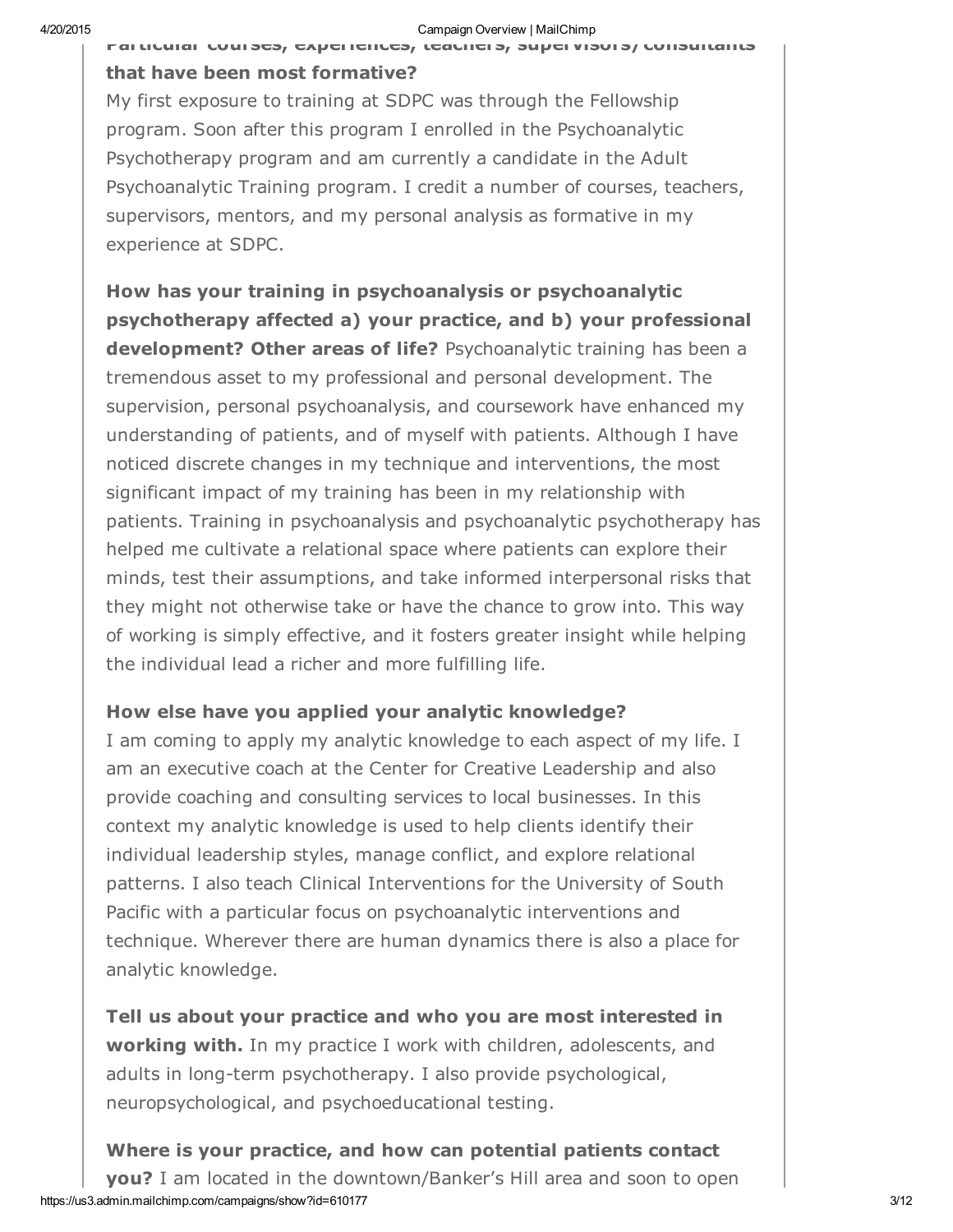an office in North County San Diego. Potential patients can contact me by phone at 619.752.4612 or by email at drbristow@medofficemail.com.

# ANNOUNCEMENTS

# Publication

A chapter written by Cal Colarusso, M.D., "Fear of Death," has been

published in *Fear: A Dark Shadow Across Our Life Span*, edited by

Salman Akhtar M.D., Karnac Books, 2014.

# SDPC EDUCATIONAL EVENTS



## **CALL FOR PROPOSALS**

Life Sentences: Writing about the Difficult Cha Plenary Speaker: Reid Meloy, Ph.D.

Date of Symposium: May 16, 2015

Proposal Submission Deadline: November 15, 2015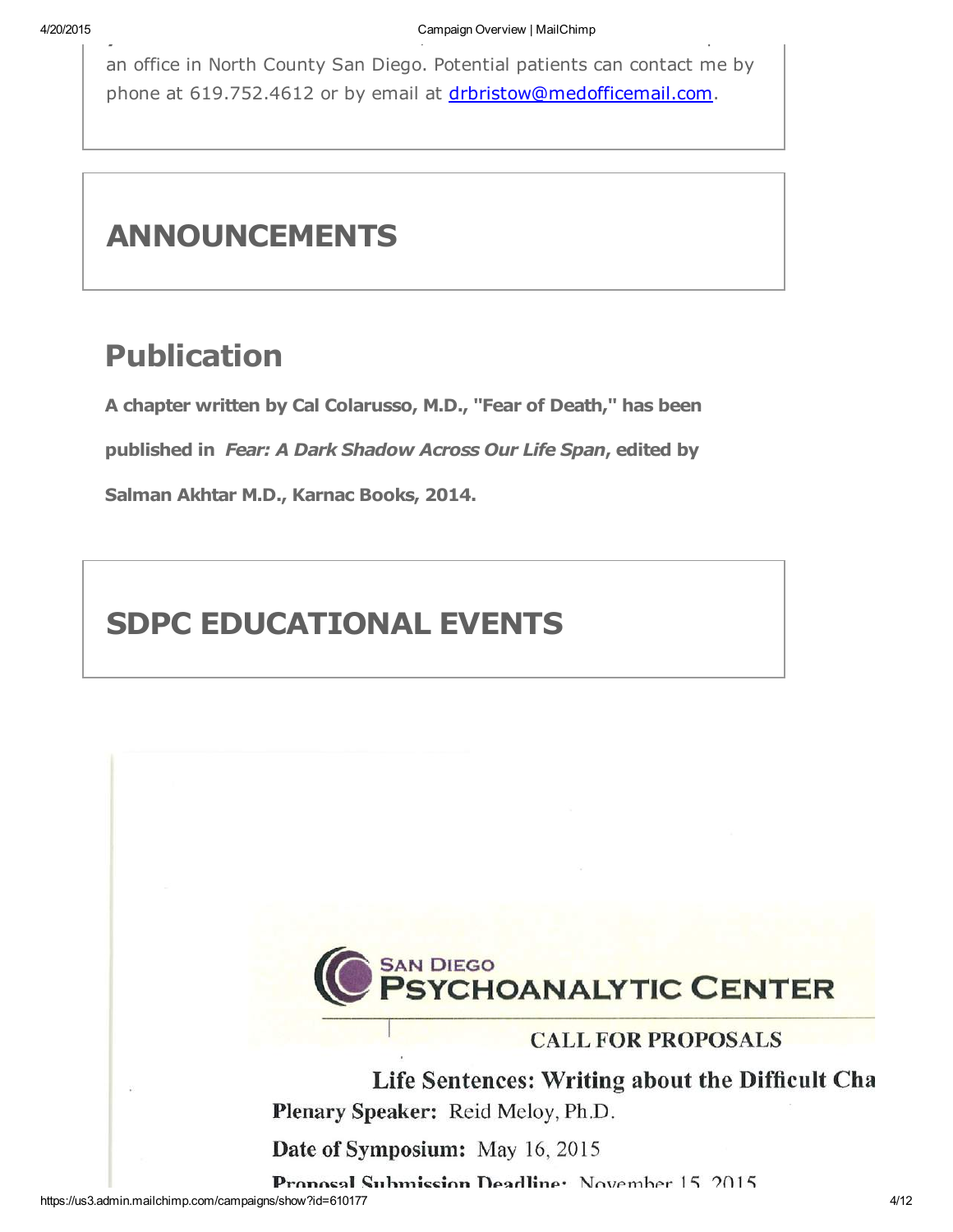орозиг элгэлтээлэн тулилтгэ  $1101$ VIIIUVI  $1014$ 

### Dr. Meloy's Presentation:

"Character Pathology Writ Large across History: My Personal Experiences with Norman Mailer, Hurricane Carter, and Paul Fussell, and My Own Diminutive Contributions"

Dr. Meloy will discuss the evolution of his own work with difficult characters over the last 25 years, informed by quotations from his own work as well as the writings of others. Also, Dr. Meloy will look at the writings of Mailer, Carter, and Fussell that deal with character pathology as "writ large across" history."

"Life Sentences" invites submissions of texts that highlight ways in which writing is used to achieve a better understanding of "the difficult character," those individuals in psychoanalysis, psychoanalytic psychotherapy, and other forms of treatment.

Discussions of the difficult character in non-therapeutic settings are also invited.

Is this difficulty hard and unchangeable (a "life sentence"), or can writing be generative of new life through facilitating better understanding of our relationship with such people?

Théodor from Po

#### **Possible areas for exploration:**

How can clinical writing be used to formulate countertransferences to difficult patients?

In what ways do the conventions of story-telling (character, plot, descriptions of scenes or person writing practices, with reference to writing about difficult patients?

#### **Symposium Concept and Presentations:**

"Writing about the Difficult Character" is conceived as a series of open-ended, collegial of an interest in deepening their understanding of demanding patients using writing in new way not feature the presentation of polished written arguments but will facilitate a more informa full participation (presenters and audience). A range of writing styles will be invited, from to the personal essay, memoir, and so on. Sufficient time will be allocated for open discussi-

Time: 8:30 a.m. to 4 p.m. CEUs available

Cost: \$125 general audience; \$100 students

#### Link to SDPC Website for additional details about proposal submission and

4455 Morena Boulevard, Suite 202, San Diego, California 9211 Telephone 858-454-3102 Facsimile 858-454-0075 Email: sdpc.michelle@gmail.com Website: www.sdpc.org

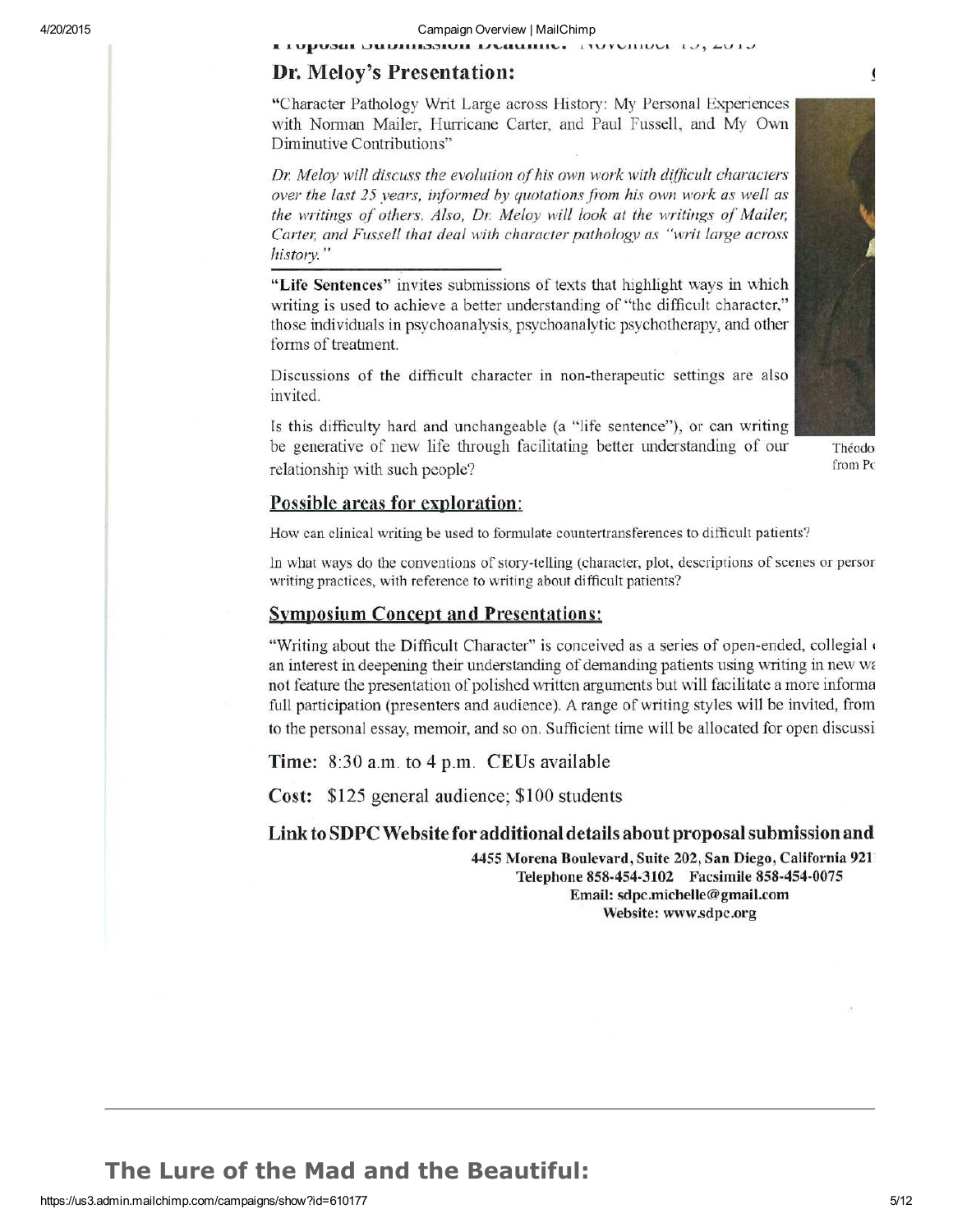*Streetcar Named Desire* with reference to *Blue Jasmine*

Faculty: Cal Colarusso, M.D., Alain Cohen, Ph.D.

Friday, September 26, 2014

7:30-9:30 p.m.

(7:00 – registration/wine and cheese)

SDPC

Members free, non-members \$25, students \$15

### 2 hours CEU credit

More than half a century apart, Blanche (played by Vivian Leigh) in Elia Kazan's ren (1951) and Jasmine (Cate Blanchet) in Woody Allen's *Blue Jasmine* (2013) mutual the therapeutic mind. Both characters, along with the filmmakers' other powerful cast of a approached didactically as case-study vignettes to examine narcissism, psychosis, development.

Calvin Colarusso is a board-certified Clinical Professor of Psychiatry, University of Training and Supervising Analyst in child and adult psychoanalysis at the San Diego internationally known lecturer to students, professionals, and the general public on pathologic development. His books have been published in English, Korean, and Spanish. He has published over 5 articles in peer-reviewed journals.

Alain J.-J. Cohen is Professor of Comparative Literature and Film Studies at the U and a practicing psychoanalyst, graduate of SDPC. Throughout his 100-odd researc scholarly volumes – as well as hundreds of presentations at invited lectures around filmmakers' styles and psychologies, as he highlights psychoanalytic approaches to the aesthetics of the filmic image, aggression, and the rhetoric of violence in conter

Educational Objectives: At the end of this presentation, participants should be able

1. Describe some of the major developmental and dynamic themes in feminine nar under discussion.

2. Formulate the psychodynamic bases of borderline personality development, delusional states, and psychodynamic bases dramatized in these films.

3. Show how psychodynamic treatment approaches for narcissistic pathology can in

4. Articulate the role of culture in the psychodynamically understood fantasies of the films' prota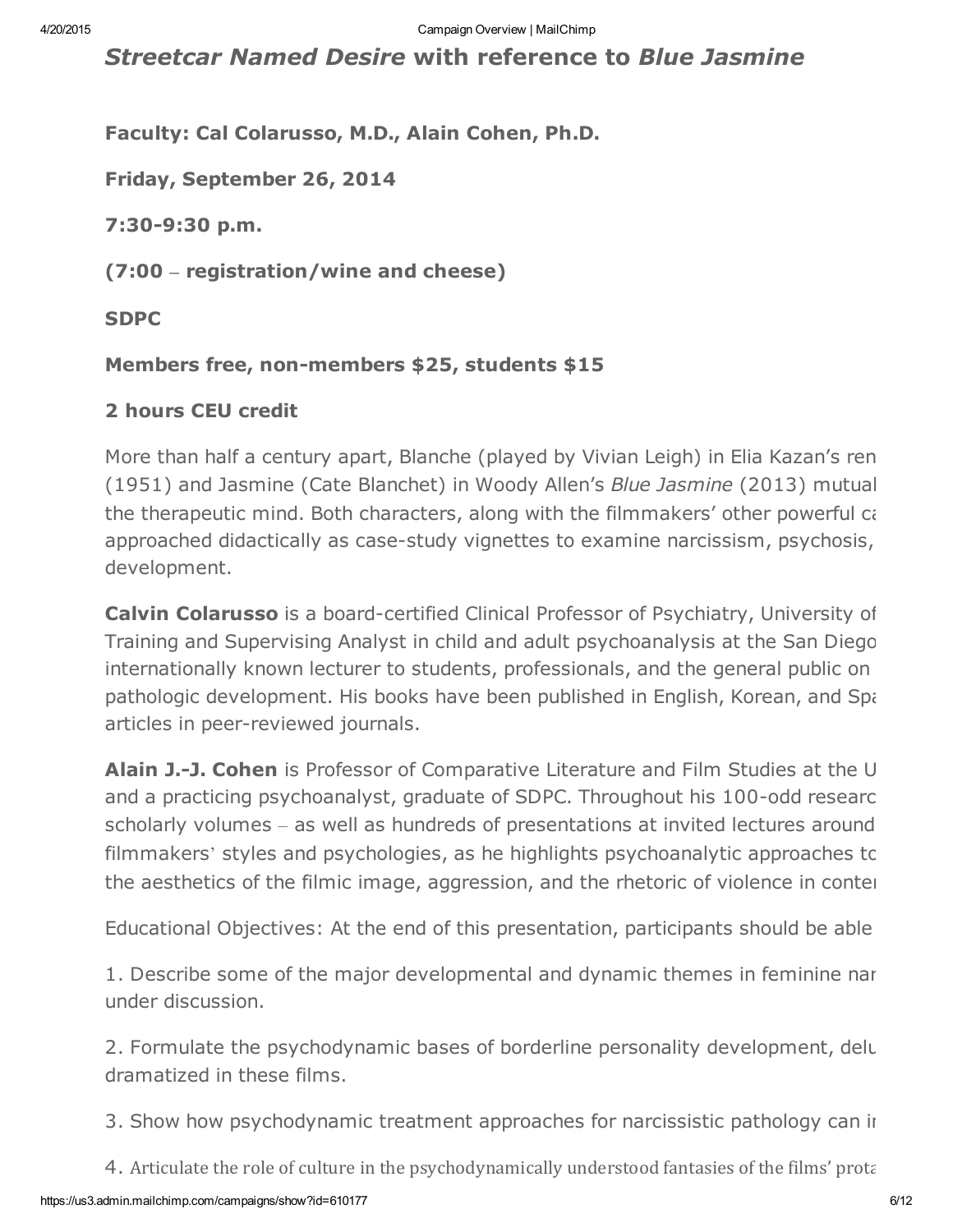clashes (which play a significant part in the protagonists' internal worlds.)

## Writing Workshop

We are pleased to [announce](mailto:sdpc.michelle@gmail.com) that, after a successful pilot program, a new writing workshop will be held in the fall of 2014. See description below. To register, please contact Michelle Spencer at sdpc.michelle@gmail.com.

## **Expanding Clinical Understanding through Writing**

#### **Course Overview:**

This course utilizes a psychoanalytic perspective to expand both personal and clinica writing. Writing in this manner deepens clinical understanding and draws the write into unconscious realms. Participants will learn to write in a clinical essay form an share their writing with other group members. The small group format of 6-8 member facilitates learning in a safe and confidential atmosphere to enhance the deepening of this unique and sensitive experience.

**HOANALYTIC CENTER** 

### **Course Objectives:**

1. To introduce writing as a learning tool in practice

2. To expand psychoanalytic/psychodynamic thinking through writing

3. To deepen awareness of cultural and intergenerational dimensions in clinical practic through the use of psychoanalytic writing.

#### Instructors:

Harry Polkinhorn, Ph.D., is a psychoanalyst in private practice, faculty member, Cha of Extension Division at SDPC, and Professor of English and Comparative Literature a SDSU; he is also author, editor, and translator of over 40 volumes, whose works have bee published worldwide.

Caroline de Pottél, Ph.D. is a psychoanalyst in private practice; Training and Supervisin Analyst at SDPC; she has authored and presented numerous papers at conferences bot nationally and internationally.

Target Audience and Level: This course is open to mental health professionals, students and those in related fields interested in learning to write from a psychoanalytic perspective No previous writing experience is required.

Fee: \$150 for licensed professionals; \$125 for students Time: Thursday evening 7:15 to 8:45pm; 5 meetings Dates: September 4 and 18. October 16, November 13. December 11, 2014 **Group Size: 6-8 members CME: 7.5 credits**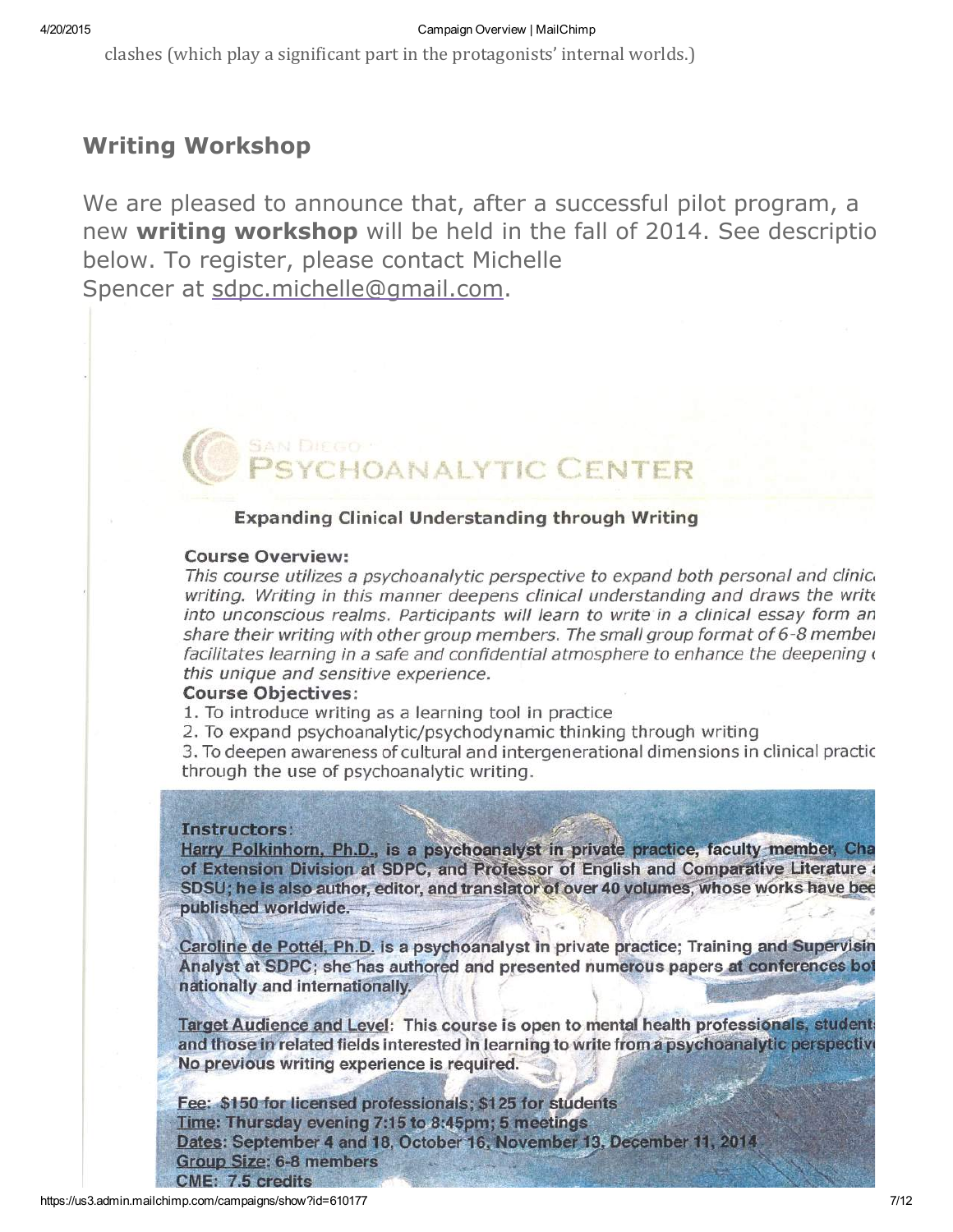

# The San Diego Psychoanalytic Center is dedicated to promoting the relevance and vitality of psychotherapy and psychoanalysis

Advanced Training Innovative, inspiring and individualized education

Continuing Education Educational events for mental health professionals and the public about psychoanalytic thinking and clinical applications in diverse settings

Mentoring Fellowship for mental health trainees early-career therapists

Community Involvement Connections with mental health professionals, academic institutions, and professional societies

## SERVICES OFFERED BY SDPC MEMBERS

#### https://us3.admin.mailchimp.com/campaigns/show?id=610177 8/12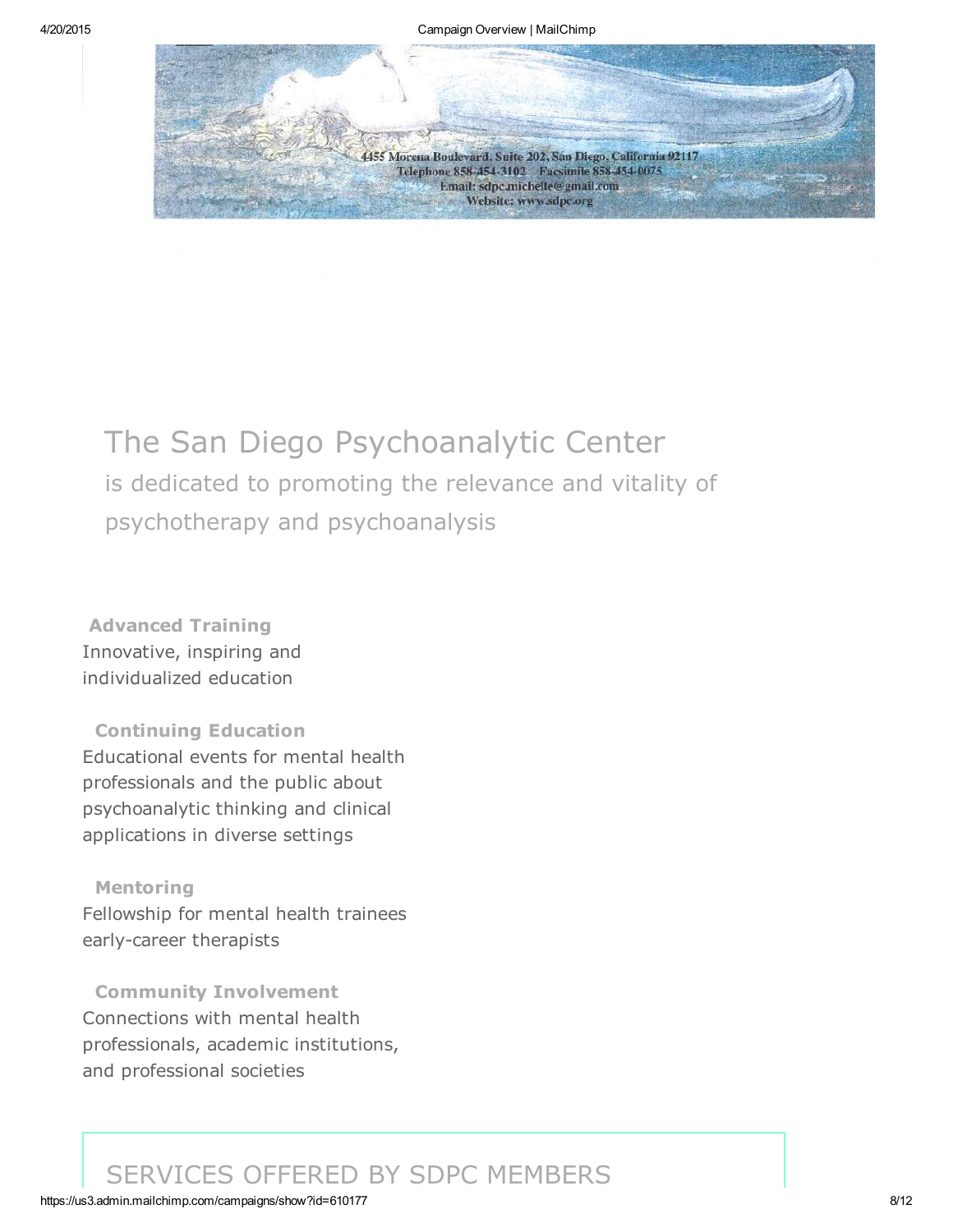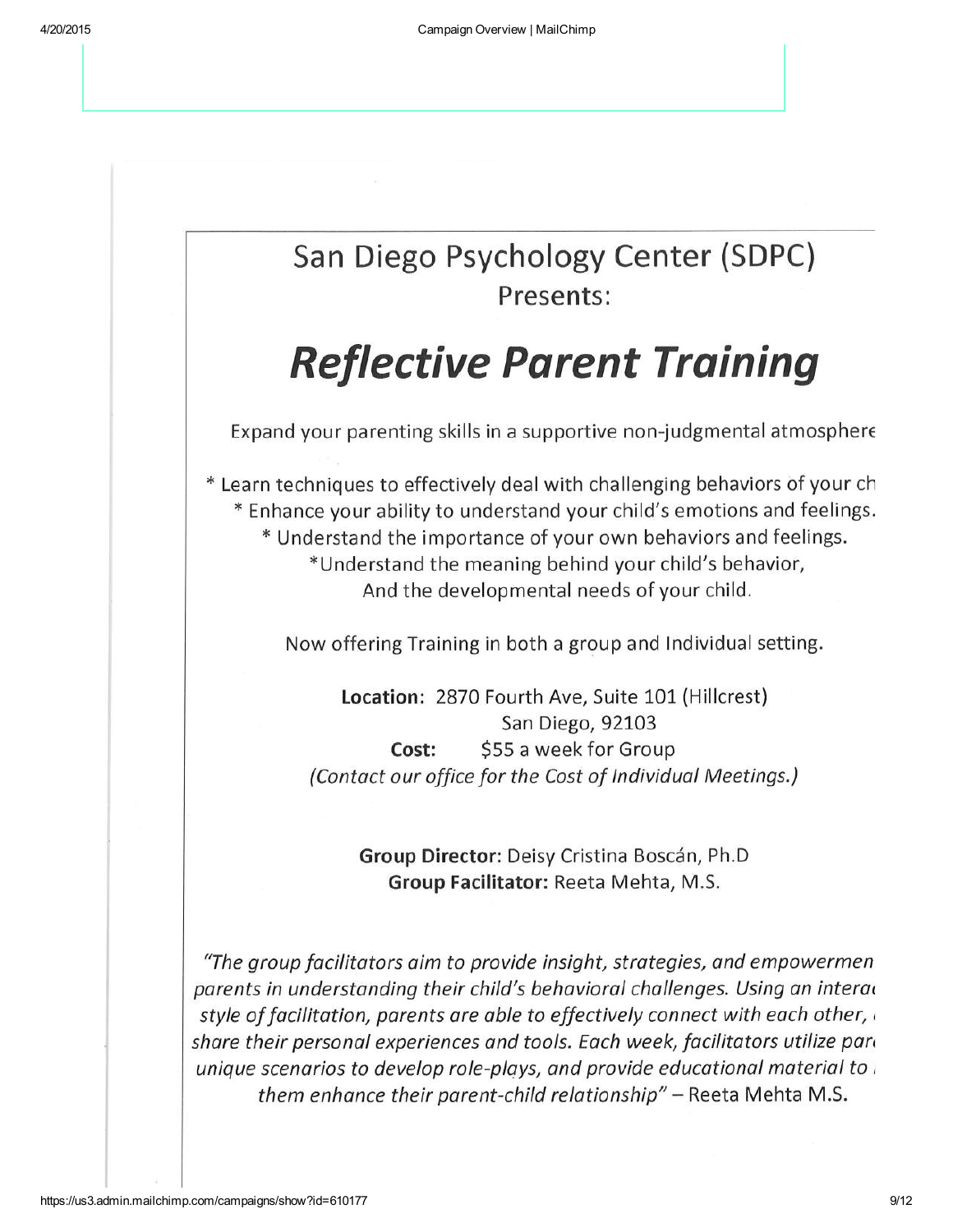4/20/2015 Campaign Overview | MailChimp

## For more information please call: (619) 297-1750 Or visit our website at www.sandiegopsychologycenter.com

# OFFICE SPACE FOR RENT

### OFFICE SUITE AVAILABLE IN BANKERS HILL

Looking for a Mental Health Professional or psychiatrist to share a suite with a very talented, professional and energetic multidisciplinary team of psychologists, psychoanalysts, neuropsychologists, therapists, psychiatrists, and educational therapists. The suite is located in an elegant and professional building with views of Balboa Park with plenty of parking for patients and staff. The office is under construction and will be ready mid-October. The office will be HIPPA compliant with a reception area, staff area, and a break room. Additionally, in-house billing services will be available. All suites have a view of a terrace, which [makes](tel:619-297-1750) the suites very private. If you would like more information, please contact Carolina Court, MD., or Deisy Cristina Boscán, Ph.D., at 619-297-1750. GREAT REFERRAL SOURCE

REMINDER: Please send all future announcements/event advertisements to Ms. Michelle Spencer at: sdpc.michelle@gmail.com. They will be included in the next volume of the SDPC Weekly Newsletter.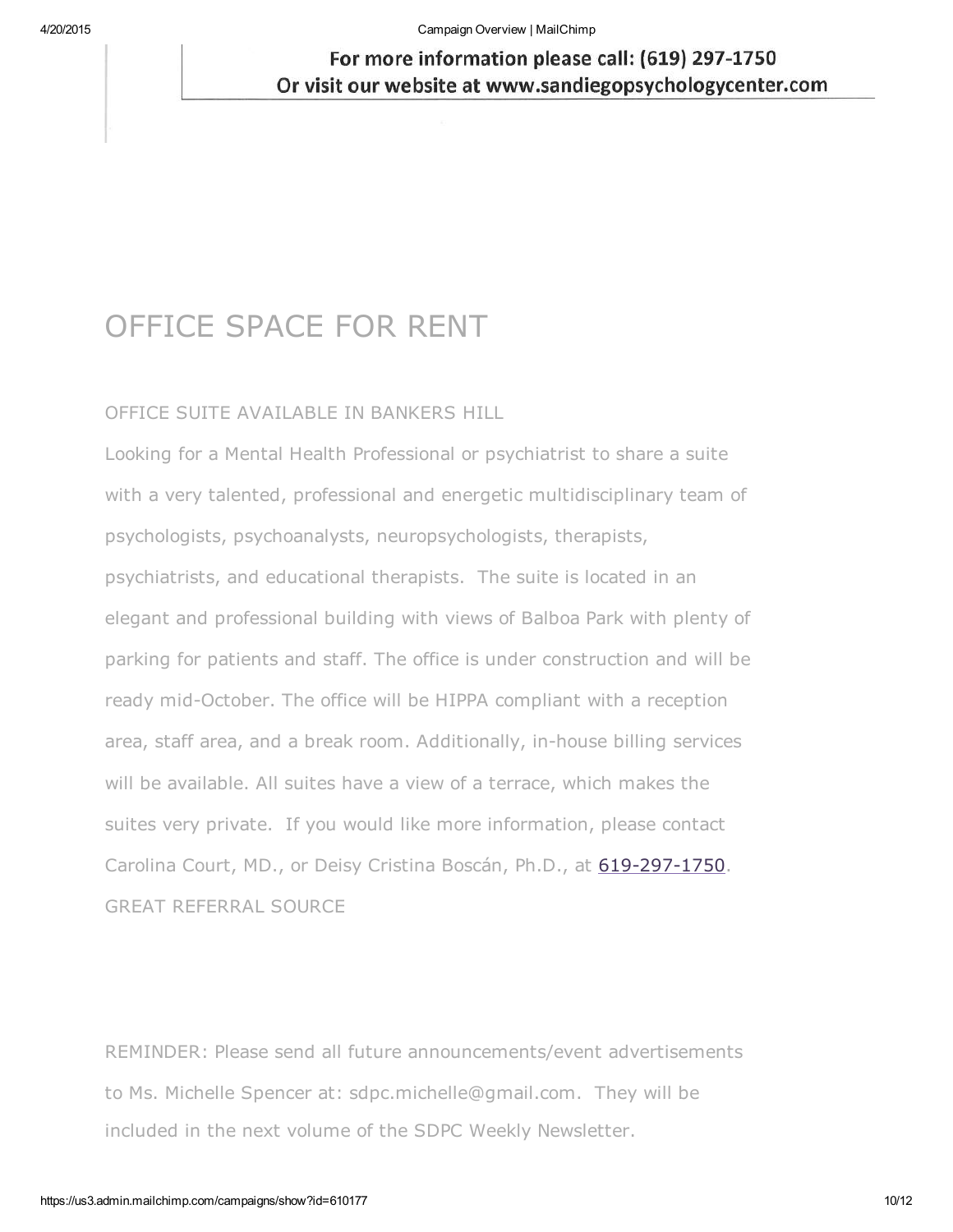



# San Diego Psychoanalytic Center

4455 Morena Boulevard • Suite 202 • San Diego, CA 92117 Ph: 858-454-3102 Fax: 858-454-0075

Established in 1973 as a non-profit 501c3, the San Diego Psychoanalytic Ce advanced mental health training in psychoanalysis and psychoanalytic psych mentoring; community education; and public service to San Diego County.

Accredited by the American Psychoanalytic Association. Member of the Amer Psychoanalytic Association, the International Psychoanalytic Association, and [organization](http://sdpsychoanalytic.us3.list-manage1.com/unsubscribe?u=e579b5babe4b487bafecbf868&id=3cb469b61c&e=[UNIQID]&c=83da9dae5d) of Southern California [Psychoanalytic](http://sdpsychoanalytic.us3.list-manage.com/profile?u=e579b5babe4b487bafecbf868&id=3cb469b61c&e=[UNIQID]) Institutes and Societies.  $\longleftarrow$ Psychoanalytic Center. All rights reserved.

unsubscribe from this list update subscription preferences

This email was sent to << Test Email Address >>